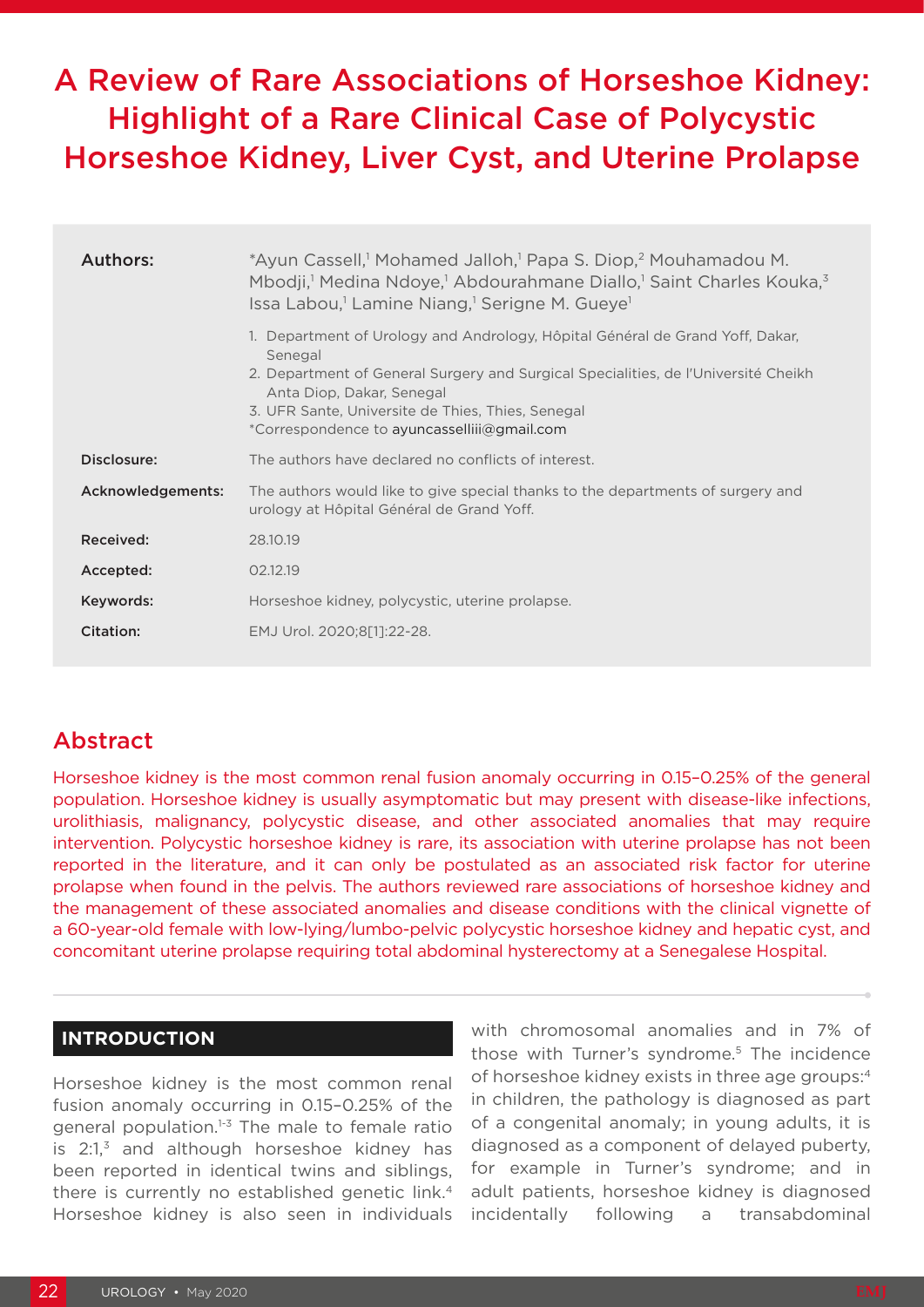ultrasound, intravenous urogram, or CT scan for detection of other diseases.<sup>4</sup>

In 90% of cases, fusion occurs along the lower pole moiety; however, in 5–10% of patients, fusion may occur along the upper pole giving the appearance of an inverted horseshoe kidney.4 The isthmus of the horseshoe is usually a fibrous band or parenchymatous renal tissue connecting the horseshoe kidney at lumbar vertebrae 2-4 (L2-L4).<sup>4</sup> Horseshoe kidney is a developmental variance usually occurring between 4 to 6 weeks of intrauterine life. The fusion of the lower pole of the kidney during this period creates a U-shaped kidney that is prevented from ascending to its normal level at the fourth lumbar vertebra by the inferior mesenteric artery originating from the aorta at the third lumbar vertebra.<sup>4</sup> Subsequently, the normal posterior rotation of the kidney is not possible, leaving the renal pelvis in an anterior plane.

Horseshoe kidney is usually asymptomatic but association with ureteropelvic junction obstruction, infection, and urolithiasis has been frequently reported,<sup>6</sup> and other rare associations including polycystic horseshoe kidney, malignancies, and vascular anomalies have been reported. The incidence of renal pelvis cancer associated with horseshoe kidney has been estimated at 19.8%,<sup>2</sup> and renal cell carcinoma has accounted for approximately 50.0% of malignancies found in horseshoe kidney.3 The incidence of renal cell carcinoma is, however, the same in the population with nonfused kidney.3

Evidence has revealed that horseshoe kidney is associated with both venous and arterial anomalies. Based on results from several reports, there could be aberration of the renal artery to the horseshoe kidney along the following arterial vasculature: internal iliac artery (1.94%), iliolumbar artery (2.90%) and phrenic artery (0.97%), common iliac artery (40.0%), median sacral artery (2.90%), external iliac artery (0.97%), and the inferior mesentery artery (no data available).4 Venous anomalies associated with horseshoe kidney are ten times more common than those in the general population. Some variations include double inferior vena cava (IVC), left-sided IVC, and preisthmic IVC.4

Polycystic horseshoe kidney is a rare association with a prevalence of 1 in 134,000 to 1 in 8,000,000 cases;<sup>7</sup> however, polycystic kidney disease and horseshoe kidney have separate aetiopathogeneses. Polycystic kidney disease itself is an autosomal dominant genetic disease and a major cause of renal failure. Studies have implicated two genes: *PKD1*, located on the short arm of chromosome 16 and accounting for 95% of cases; and *PKD2*, localised on chromosome 4, which accounts for 5% of cases.7

Polycystic horseshoe kidney plus liver cyst with associated uterine prolapse has not been reported in the literature. The exact incidence of uterine prolapse is unknown but accounts for 20% of women awaiting urogynaecological surgery in the UK. $8$  Multiparity, race, older age, family history, increased BMI, constipation, menopause, and increased intra-abdominal pressure have been reported as established risk factors for uterine prolapse.<sup>8</sup> Nevertheless, there have been no published data on horseshoe kidney as a potential aetiologic factor. Horseshoe kidney, an anomaly itself, may not require any intervention except for the treatment of coexisting anomalies, disease, or complications. Frequent complications that may warrant intervention include ureteropelvic junction obstruction, suppurative infection, and obstructing urolithiasis. Other rare associations or complications that may need further management include malignancies, vascular anomalies, or polycystic disease.

This review emphasises rare associations of horseshoe kidney and management of associated anomalies with the clinical case of a 60-year-old female with low-lying/lumbopelvic polycystic horseshoe kidney with hepatic cyst and concomitant uterine prolapse requiring total abdominal hysterectomy at a Senegalese hospital.

# **CLINICAL CASE**

A 60-year-old female (gravida 5 para 5; BMI 29  $\text{kg/m}^2$ ) presented to the obstetrics and gynaecology outpatient department with history of intermittent vaginal bulge for >5 years with associated dysuria that resolved with reduction of the bulge. The prolapse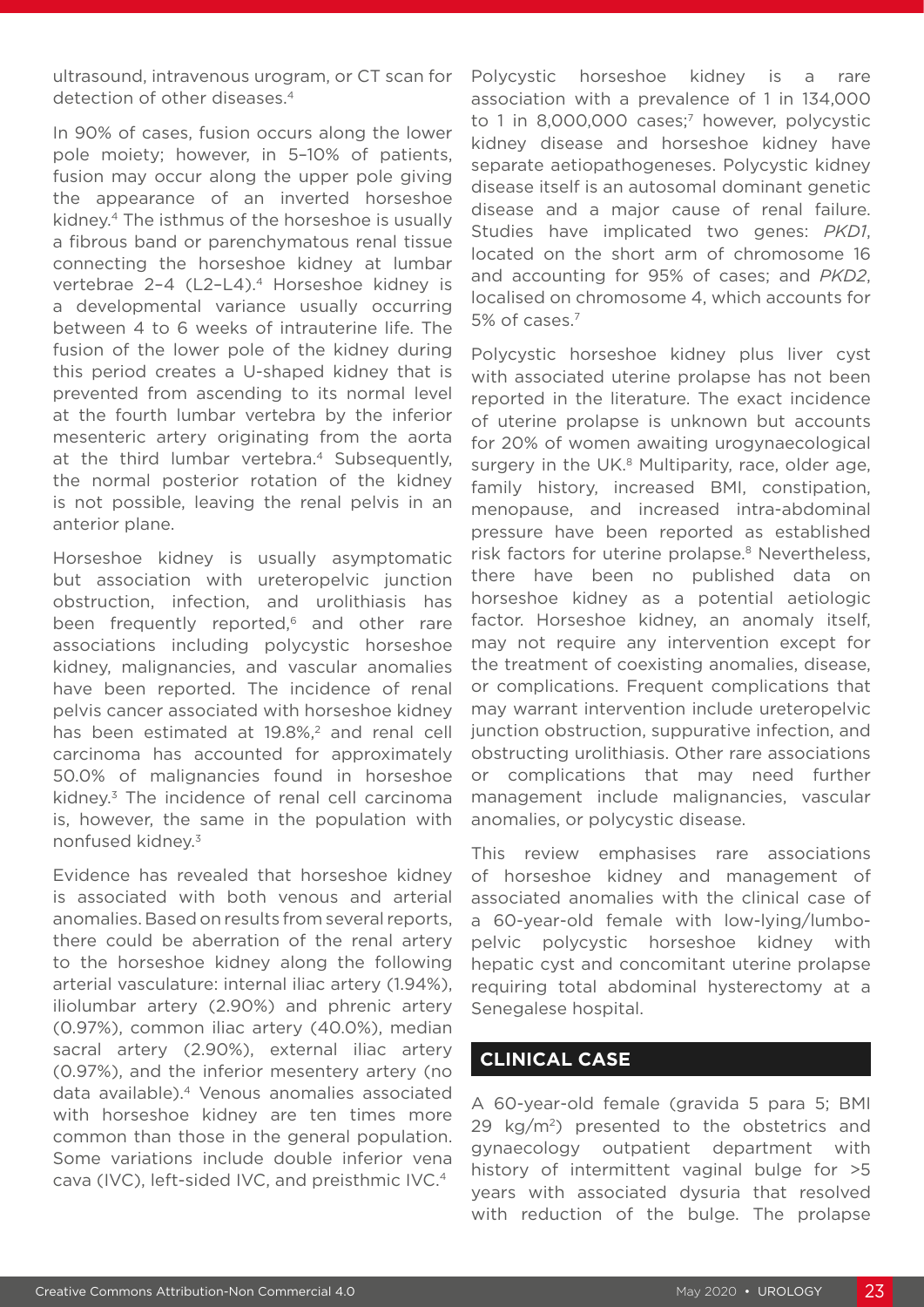occurred while standing or working but reduced manually during bed rest. Her fourth pregnancy was complicated by prolonged and obstructed labour that necessitated assisted vaginal delivery. There was no family history of hypertension or renal disease ascertained.

Her physical exam revealed a Stage 4 pelvic organ prolapse approximately 8 cm beyond the vaginal introitus. The prolapsed uterus was pinkish with areas of hyperaemia but no sign of ulcerations. Estimation using the Pelvic Organ Prolapse Quantification (POPQ) was not documented. Further examination with a contrast CT scan showed an incidental finding of a hepatic cyst of 8.0x7.5 cm in diameter in segment, fusion of the right and left kidney along the midline of vertebral bodies L4, L5, and S1, with a 4x4 cm cyst in the upper pole of the left kidney with multiple smaller cysts bilaterally.

Consultation with the urologists and general surgeons showed that she had a polycystic horseshoe kidney and a liver cyst that had been asymptomatic for years. The vital signs were all stable during the examination (blood pressure: 130/80 mmHg; pulse rate: 96 beats per minute; respiratory rate: 18 breaths per minute). Serum creatinine, blood urea nitrogen, complete blood count, coagulation profile, liver function test, and liver enzymes were normal. Her blood urea nitrogen was 15.00 mg/dL, albumin was 4.00 g/dL, creatinine was 0.95 mg/dL, and alanine transaminase was 30.00 U/L, aspartate transaminase was 36.00 U/L, and lactate dehydrogenase was 191.00 U/L. Routine urine analysis showed proteinuria (1+) and haematuria (1+) with a normal number of red blood cells in high power field.

With a multidisciplinary team, she underwent a total abdominal hysterectomy for a Stage 4 pelvic organ prolapse. Significant intraoperative findings revealed that the horseshoe kidney was abnormally lower in the pelvis and descended deeper during ventilation. It was assumed at the time that the repetitive descending of the horseshoe kidney may have previously contributed to the uterine prolapse. Her postoperative recovery was unremarkable. Follow-up laboratory tests have since shown a normal renal function and liver function.

# **METHODOLOGY**

This review of horseshoe kidney with a literature search conducted from 2000 to 2019 used the search engines Google, Google Scholar, African Journal Online, and PubMed. The English-language literature was explored using the search term "horseshoe kidney", and appended associations ("polycystic horseshoe kidney", "polycystic horseshoe kidney + uterine prolapse", "horseshoe kidney + pyelonephritis", "horseshoe kidney + malignancy"). A total of 23 publications, two review articles, and 21 case reports of rare associations of horseshoe kidney were retrieved and included in the study. Other usual or frequent associations of horseshoe kidney such as horseshoe kidney plus uteropelvic junction obstruction, and horseshoe kidney plus urolithiasis, were excluded from the study. A total of 21 case reports of horseshoe kidney (20 published reports and one clinical vignette) were selected and reviewed for the study including polycystic horseshoe kidney, horseshoe kidney plus pyelonephritis, and horseshoe kidney plus malignancy. A total of 21 publications and case reports were reviewed for age, gender, associations, diagnostic modalities, and treatment. The data is represented in Tables 1 and 2 and a qualitative analysis is reported in the main text of the results. The clinical vignette of a 60-year-old female with polycystic horseshoe kidney associated with liver cyst and vaginal prolapse requiring total abdominal hysterectomy at a Senegalese hospital was highlighted specifically in the review as shown in Figures 1A–F.

# **RESULTS AND DISCUSSION**

# Horseshoe Kidney and Associated Infections

A total of 21 case reports of horseshoe kidney (20 published reports and one clinical vignette) were reviewed. The age of diagnosis ranged from 22.0 years to 83.0 years, with an average of 53.4 years. There were three reports of horseshoe kidney with associated infections: xanthogranulomatous pyelonephritis and renal calculi,<sup>9</sup> emphysematous pyelonephritis and ureteric stones,<sup>10</sup> and pyonephrosis and xanthogranulomatous pyelonephritis.6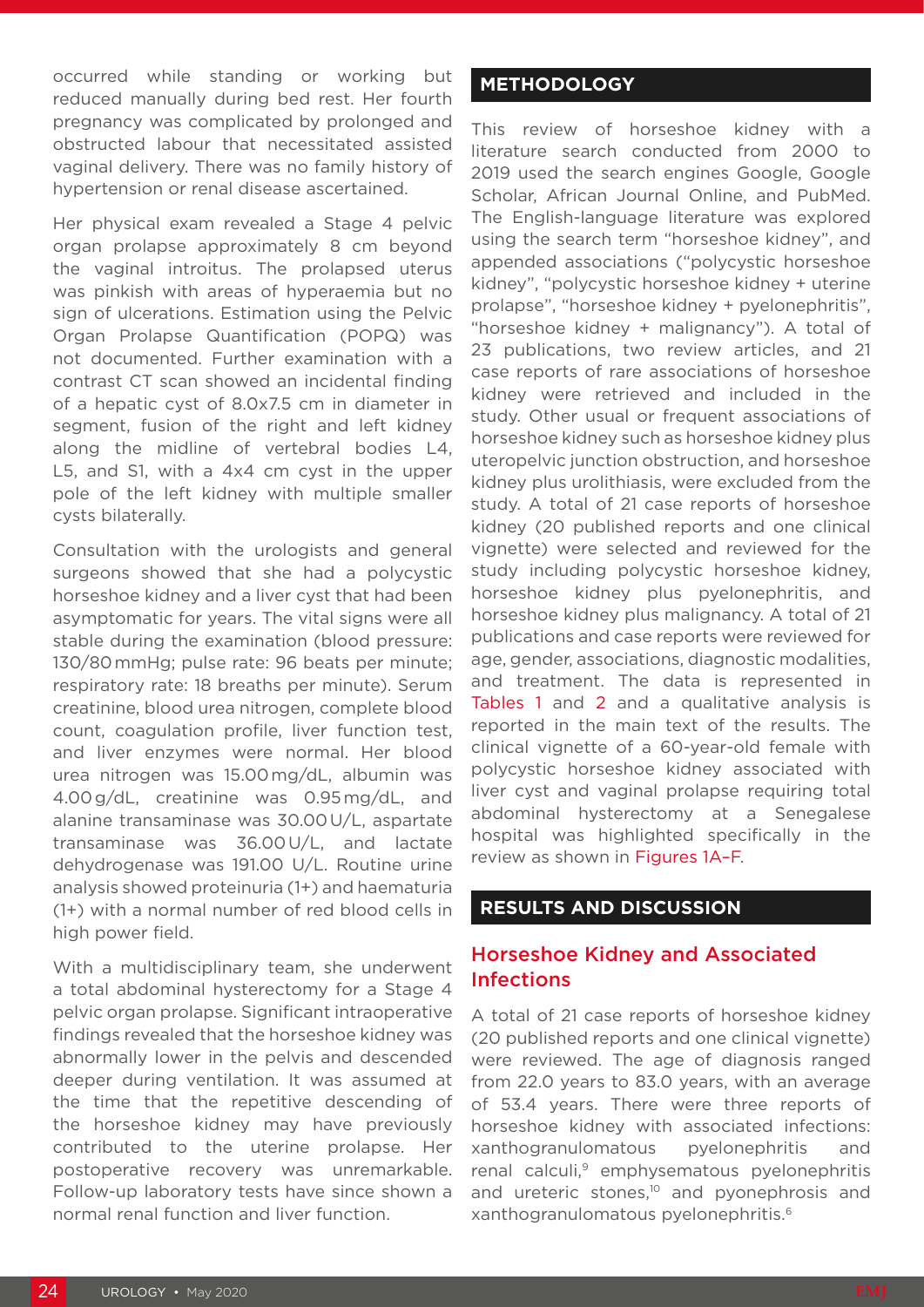Table 1: Age, sex, horseshoe kidney with associated ureteropelvic junction obstruction, vascular anomalies, infection, or polycystic kidney disease, and imaging modalities and treatment options.

| Study                                      | Age (years) | <b>Sex</b> | Horseshoe kidney and<br>associations                                   | Diagnostic<br>modalities                                        | <b>Treatment</b>                                              |
|--------------------------------------------|-------------|------------|------------------------------------------------------------------------|-----------------------------------------------------------------|---------------------------------------------------------------|
| Tsuru et al. <sup>1</sup> 2016             | 53          | M          | UPJO and left duplex<br>collecting system                              | Three-dimensional<br>CT scan,<br>ureteroscopy and<br>cystoscopy | Laparoscopic<br>pyeloplasty                                   |
| Basson et al. <sup>9</sup> 2013            | $\geq$ 18   | N/A        | Right XP and renal calculi                                             | CT scan                                                         | N/A                                                           |
| Gargouri et al. <sup>10</sup> 2014         | 67          | F          | Left emphysematous<br>pyelonephritis and left pelvic<br>ureteric stone | CT scan and<br>99m-Tc-DMSA                                      | Antibiotics, PCD, and<br>ureterolithotripsy                   |
| Fernandez et al. <sup>6</sup><br>2018      | 64          | F          | Left staghorn calculi,<br>massive pyonephrosis, and<br><b>XP</b>       | CT scan and renal<br>scintigram                                 | Antibiotics, PCD,<br>and left laparoscopic<br>heminephrectomy |
| Özsin et al. <sup>11</sup> 2018            | 65          | M          | Aortoiliac occlusive disease                                           | Intraoperative,<br>multislice CT scan,<br>and CT angiogram      | Aortobifemoral bypass                                         |
| Guvendi et al. <sup>12</sup> 2016          | 41          | F          | Left renal vein compression                                            | CT scan and CT<br>angiogram                                     | N/A                                                           |
| Batista Peres et al. <sup>13</sup><br>2006 | 36          | F          | Polycystic HSK and<br>liver cyst                                       | Ultrasound and<br>CT scan                                       | N/A                                                           |
| Shahreyar et al.7<br>2005                  | 47          | E          | <b>Bilateral polycystic HSK</b>                                        | Ultrasound                                                      | <b>Bilateral nephrectomy</b><br>and transplantation           |
| Jehangir et al. <sup>14</sup> 2006         | 22          | F          | Bilateral polycystic HSK and<br>renal calculi                          | Ultrasound and<br>CT scan                                       | N/A                                                           |
| Ram et al. <sup>15</sup> 2013              | 32          | M          | Polycystic HSK and<br>liver cyst                                       | Ultrasound and<br>CT scan                                       | N/A                                                           |
| Ghonge et al. <sup>16</sup> 2014           | 45          | M          | Polycystic HSK and<br>liver cyst                                       | CT scan                                                         | N/A                                                           |
| Yildiz et al. <sup>17</sup> 2019           | 54          | F          | Polycystic HSK and multiple<br>liver cysts                             | Ultrasound and<br>CT scan                                       | N/A                                                           |
| Present study                              | 60          | F          | Polycystic HSK and liver cyst<br>and uterine prolapse                  | CT scan                                                         | <b>TAH</b>                                                    |

DMSA: dimercapto succinic acid; F: female; HSK: horseshoe kidney; M: male; N/A: not available; PCD: percutaneous drainage; TAH: total abdominal hysterectomy; UPJO: ureteropelvic junction obstruction; XP: xanthogranulomatous pyelonephritis.

The latter two cases of horseshoe kidney and pyelonephritis were managed with antibiotics, percutaneous drainage, and ureterolithotripsy,10 and antibiotics, percutaneous drainage, and laparoscopic heminephrectomy, respectively.<sup>6</sup>

Emphysematous pyelonephritis is a severe acute necrotising fasciitis of the renal parenchyma. The most common risk factor is diabetes (for 80% of cases) followed by obstruction from urolithiasis.10 *Escherichia* 

*coli* is the most common isolated organism followed by *Klebsiella* species. The diagnosis is confirmed by CT scan.10 Fulminant cases require a nephrectomy, admission to an intensive care unit, and antibiotics. Xanthogranulomatous pyelonephritis is an unusual form of chronic pyelonephritis which results from granulomatous destruction of the renal parenchyma and abscess formation, occurring in 1% of pineal parenchymal infections.9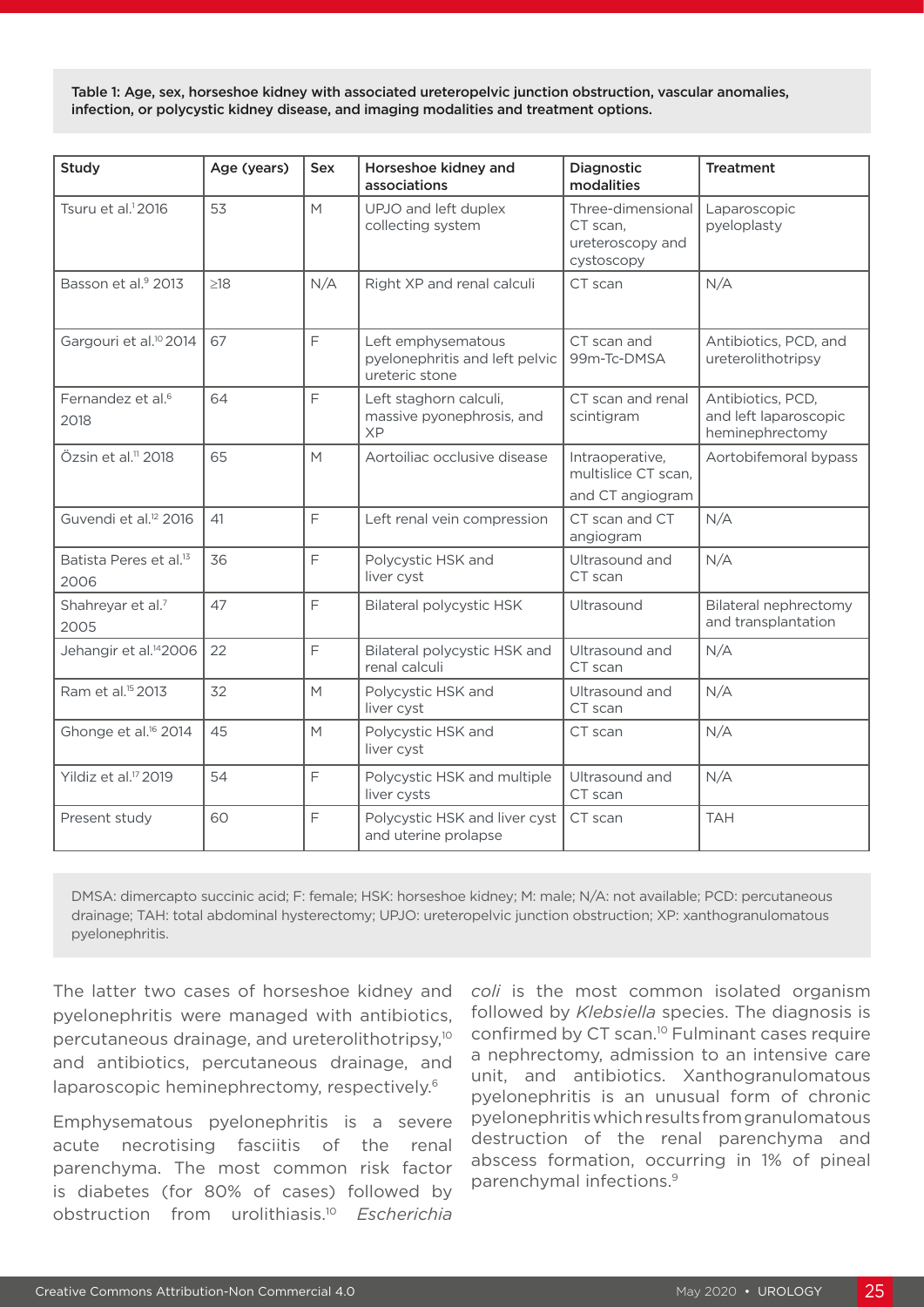Table 2: Age, sex, horseshoe kidney with existing malignancies, diagnostic modalities, and treatment options.

| Study                                     | Age (years) | <b>Sex</b> | Horseshoe kidney and<br>malignancy                                     | <b>Diagnostic</b><br>modalities                                   | <b>Treatment</b>                                                 |
|-------------------------------------------|-------------|------------|------------------------------------------------------------------------|-------------------------------------------------------------------|------------------------------------------------------------------|
| Ito et al. $22018$                        | 75          | M          | Urothelial Ca of left renal<br>pelvis                                  | CT-guided biopsy                                                  | Chemotherapy and left<br>hemiureteronephrectomy                  |
| Suzuki et al. <sup>18</sup> 2018          | 78          | M          | Urothelial Ca of right<br>renal pelvis                                 | CT scan and MRI                                                   | Robotic RNU and<br>Isthmusectomy                                 |
| Natsuyama et al. <sup>5</sup><br>2019     | 62          | M          | Urothelial Ca of left<br>distal ureter and<br>aberrant<br>renal artery | CT scan and<br>indocyanine green<br>near-infrared<br>fluorescence | Laparoscopic left<br>nephroureterectomy and<br>bladder resection |
| Ohtake et al. <sup>19</sup> 2018          | 83          | F          | Left RCC                                                               | CT scan                                                           | Laparoscopic PN                                                  |
| Yamamichi et al. <sup>20</sup><br>2019    | 63          | M          | Left clear cell RCC                                                    | 3D CT scan                                                        | Robot-assisted PN                                                |
| Scavuzzo et al. <sup>21</sup><br>2017     | 37          | F          | Right clear cell RCC and<br>pregnancy                                  | Ultrasound and MRI                                                | Radical nephrectomy                                              |
| Nikoleishvili et al. <sup>3</sup><br>2017 | 69          | M          | Left clear cell RCC                                                    | Ultrasound and CT<br>scan                                         | Laparoscopic PN                                                  |
| Tijani et al. <sup>22</sup> 2017          | 69          | F          | Left clear cell Ca and<br>aberrant renal artery                        | CT scan                                                           | Open radical<br>nephrectomy and<br>isthmusectomy                 |

Ca: carcinoma; F: female; M: male; PN: partial nephrectomy; RCC: renal cell carcinoma; RNU: radical nephroureterectomy.



#### Figure 1: CT scan and clinical and intraoperative evidence of polycystic horseshoe kidney.

A) A 4x4 cm renal cyst in the left upper pole moiety of the horse kidney with multiple smaller cysts. B) The polycystic horseshoe kidney at the L2-S1 vertebrae. C) An 8.0x7.5 cm simple cyst in Segment VII of the liver. **D)** A uterine prolapse. E) The left arrow shows the sigmoid colon and the right arrow reveals the intraoperative picture of the horseshoe kidney descending into the pelvis during ventilation. F) The white arrow shows the empty space in the pelvis after ascent of the horseshoe kidney.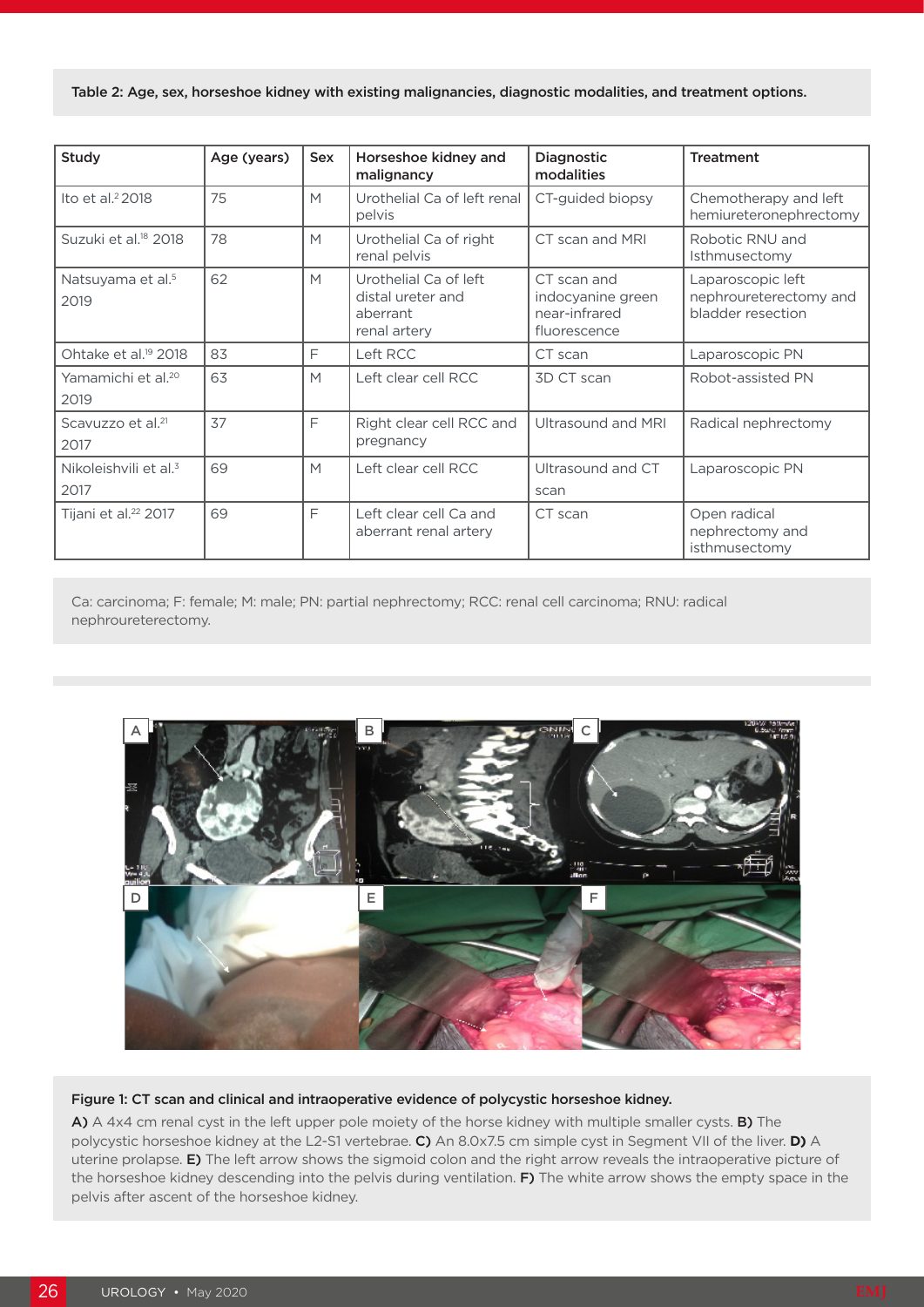They are more common in females and result from infected obstructing urolithiasis. Features of lipid-laden and foamy macrophages are pathognomonic microscopic characteristics.9 CT scans may reveal a nonfunctioning kidney, obstructing renal calculus, contracted renal pelvis, and inflammatory changes in the perinephric fat.

# Horseshoe Kidney and Associated Vascular Anomalies

Özsin et al.<sup>11</sup> and Guvendi et al.<sup>12</sup> reported horseshoe kidney with concurrent aortoiliac occlusive disease and left renal vein compression, diagnosed with multislice CT and CT angiography, respectively. Tsuru et al.<sup>1</sup> also reported a rare case of horseshoe kidney with ureteropelvic junction and duplicated collecting system in a patient who underwent a laparoscopic pyeloplasty. Reports from published literature have shown that abdominal aortic aneurysm is frequently associated with horseshoe kidney; the true incidence of concurrent aortoiliac occlusive disease remains unknown, however. Many variations in the renal collecting system as well as renal vasculature, with the presence of varying renal accessory vessels occurring with a horseshoe kidney, have been reported.<sup>11</sup> Ordones et al.<sup>23</sup> reported that these vascular aberrations and duplications could be useful in rare cases of horseshoe kidney transplant. Multislice CT and CT angiography have been helpful in delineating the horseshoe kidney and their associated vasculature. Intervention in these patients without proper insight of the renal vasculature could lead to renal parenchymal necrosis, or major haemorrhage.

# Horseshoe Kidney and Associated **Malignancies**

Reports of horseshoe kidney were associated with three cases of urothelial carcinoma; $^{2,5,18}$ two affecting the renal pelvis, and one involving the distal ureter associated with an aberrant renal artery. There were five reports of horseshoe kidney with renal cell carcinoma, 3,19-21 predominantly clear cell variants.<sup>3,21,22</sup> CT was mostly used for diagnosis. Treatment options were generally laparoscopic or robotic. Partial nephrectomy,3,19,20 radical nephrectomy,21,22 hemi-nephroureterectomy,<sup>2</sup> and radical nephroureterectomy with bladder resection<sup>5,18</sup> were all management options. The treatments were based on staging and oncological principle of the various histologies. The incidence of tumours arising from renal fusion anomalies is approximately 5–13%; however, 50% of these tumours are proven to be renal cell carcinomas. Although the risk of nephroblastoma and urothelial cancer seem to be higher in renal fusion anomalies, the incidence of renal cell carcinoma appears to be similar to the general population.3 Preoperative imaging of the blood vessel with CT angiogram is essential to avoid perioperative complications. The surgical options are open, laparoscopic, or robotic partial/radical nephrectomy based on the oncological principle, institutional capacity, and surgeon's expertise.

# Polycystic Horseshoe Kidney, Associations and Clinical Case

There were seven cases of polycystic horseshoe kidney,8,13-17 including the case highlighted in Figures 1A–F. Five of the seven cases of polycystic horseshoe kidney were associated with single or multiple liver cysts.<sup>13,15-17</sup> Shahreyar et al.<sup>7</sup> reported on a case of polycystic horseshoe kidney with renal insufficiency that necessitated bilateral nephrectomy and renal transplantation; the outcome of the intervention was not elucidated in the report. Polycystic horseshoe kidney is the combination of two different renal anomalies: horseshoe kidney is a fusion disorder during embryogenesis while polycystic disease of the kidney is a genetic disease of autosomal dominant inheritance. Adult polycystic kidney disease is the third most common aetiology of end-stage renal failure.<sup>16</sup> Remarkably, the patient in the current study maintained a normal renal function both before and after surgery as well as subsequent follow-up.

The case of polycystic horseshoe kidney reported in this review was associated with a liver cyst as well as a uterine prolapse requiring a total abdominal hysterectomy. The horseshoe kidney as reported in the clinical vignette was discovered incidentally by CT, similarly to other cases of renal fusion anomalies reported in adults (usually asymptomatic). The horseshoe kidney shown in Figures 1A–F was at a much lower level of vertebral segment (L4–S1), as shown on contrast enhanced CT scan. The